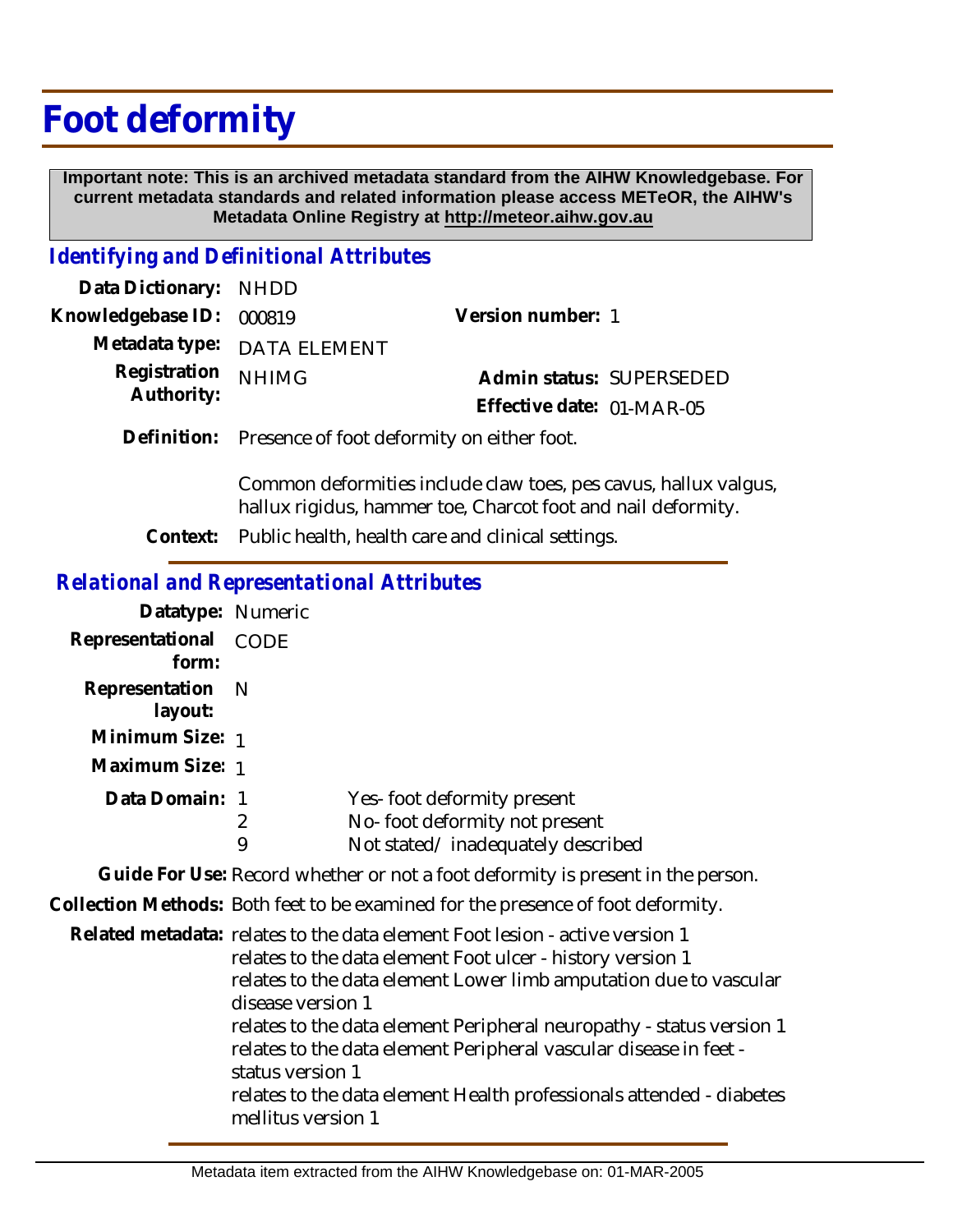## *Administrative Attributes*

Source Document: National Diabetes Outcomes Quality Review Initiative (NDOQRIN) data dictionary.

**Source Organisation:** National Diabetes Data Working Group

Comments: Foot deformities are associated with high mechanical pressure on the overlying skin that lead to ulceration in the absence of protective pain sensation and when shoes are unsuitable. Limited joint mobility is often present, with displaced plantar fat pad and more prominent metatarsal heads.

> Foot deformities are frequently the result of diabetic motor neuropathy and diabetic foot disease is the most common cause of hospitalisation in people with diabetes.

> Diabetic foot complications are common in the elderly, and amputation rates increase with age: by threefold in those aged 45 - 74 years and sevenfold over 75 years. In people with diabetes, amputations are 15 times more common than in people without diabetes and 50% of all amputations occur in people with diabetes (Epidemiology of the diabetic foot; Report of the Diabetic Foot and Amputation Group). All patients with diabetes mellitus should be instructed about proper foot care in an attempt to prevent ulcers. Feet should be kept clean and dry at all times. Patients with neuropathy should not walk barefoot, even in the home. Properly fitted shoes are essential.

Specialised foot clinics appear to decrease further episodes of foot ulceration and decrease hospital admissions for amputations.

Principles of Care and Guidelines for the Clinical Management of Diabetes Mellitus recommendations include:

-feet should be examined every 6 months or at every visit if high risk foot or active foot problem.

-refer to specialists experienced in the care of the diabetic foot if infection or ulceration is present.

-ensure that patients with 'high-risk foot' or an active foot problem receive appropriate care from specialists and podiatrists expert in the treatment of diabetic foot problems.

-to identify the 'high-risk foot' as indicated by a past history of foot problems, especially ulceration, and/or the presence of Peripheral neuropathy- assessment outcome, peripheral vascular disease, or foot deformity or history of previous ulceration.

References: